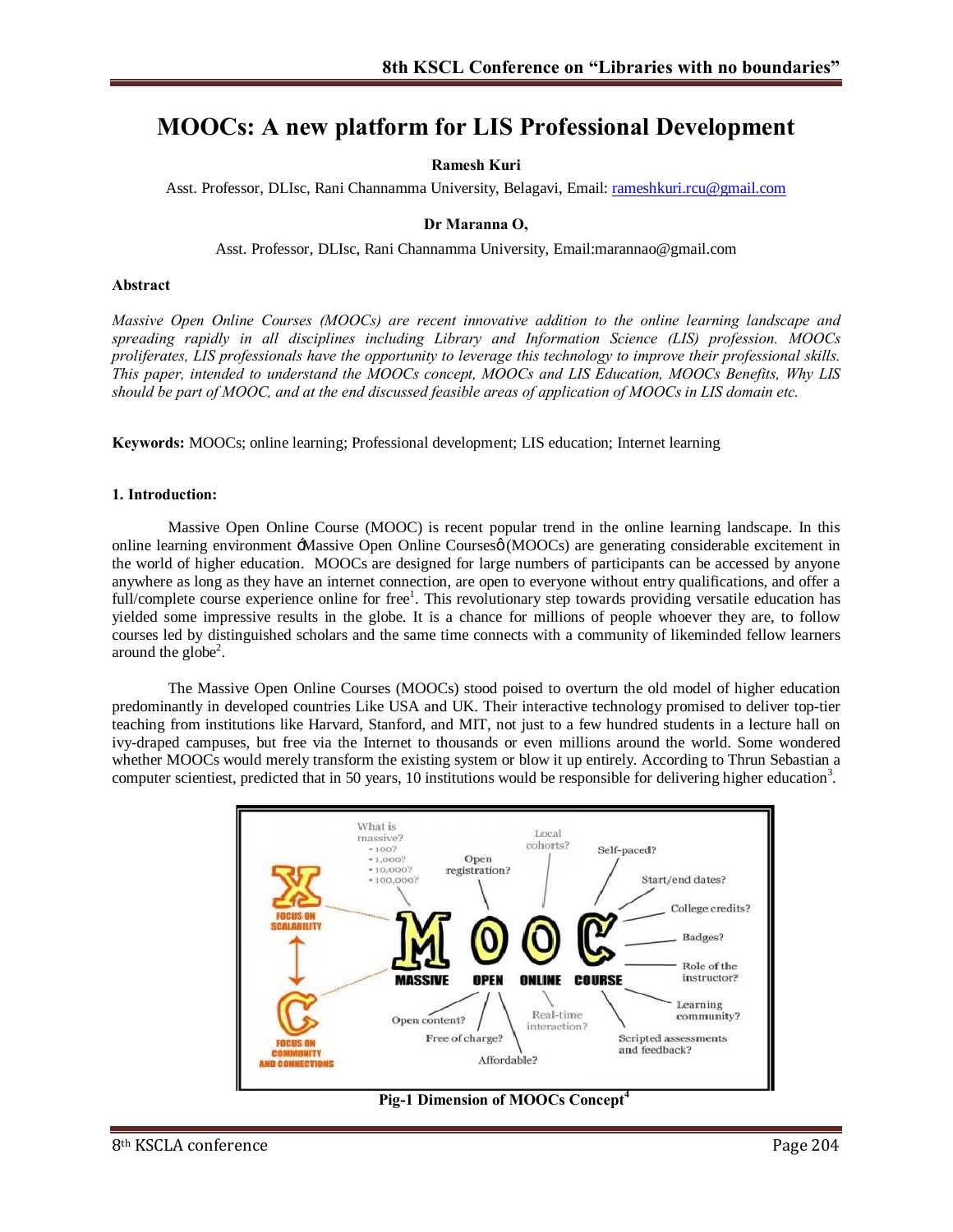MOOCs are very recent origin in distance learning environment, started somewhere around mid of 2011 and established a new paradigm in online learning in every discipline including library and information science. This technology offers spaces for professionals to work not only according to their library and information science practices but also provide space to assist in other professionals who are engaged in MOOC creation and development at large level.<sup>5&6</sup>

# **2. MOOCs Characteristics:**

- 1. Openness (Anybody, Anytime, Anywhere and Any number)
- 2. Online Mode of Delivery (Audio-Visual & Multimedia)
- 3. Online Quizzes and Assessment
- 4. Short Videos and Quizzes
- 5. Peer and Self-Assessment Thought Tests and Quizzes and
- 6. Online Discussion Forums for Clearing the Doubts<sup>7</sup>

#### **3. MOOCs and LIS Education**

Globally, the new concept of E- learning through MOOCs is set to redefine the concept of higher education. These developments in education will change the learning orientation of students, faculty, institute and library. Similarly, this new environments of participatory and transformative learning offer the potential for LIS professionals to test emerging technologies, experiment and play with new roles, and self-select teams for collaborative artifact creation the author has adapted his existing online graduate course, called the Hyperlinked Library, at San Jose State University & School of Library and Information Science (MOOCs on Library & Information Science) in order to explore how LIS professionals can use emerging technologies and participatory practices to serve their communities. Through the MOOCs platform, LIS professionals and students can play the roles of learner, connector, and collaborator in a self-directed yet social learning experience. Results from the pilot course will contribute to a better understanding of how the not-for-credit MOOC can serve as a transformative environment for professional development  $889$ .

#### **4. Why LIS Should Part of MOOCs?**

There are several reasons as to why LIS should consider being part of MOOC model. The following reasons are:

- 1) Most of the courses are absolutely free. Simply create a user account, find a course that interests you, and dive in. Gain exposure to course content that would usually cost thousands of dollars in enrollment fees,
- 2) the lecture videos are also mostly very short that gets straight to the point and learners have the power to pause, play, rewind in case if they miss out any valuable information which they cannot do in normal lectures.
- 3) In fact, the learning process can also be combined with one os studies or jobs because learning via MOOC is very easy as the user is the one who controls the pace of his or her learning.
- 4) Learning with MOOC saves time and definitely saves money.
- 5) The courses offered by MOOCs are mostly accessible via gadgets such as computers, mobile phones, tabs and others and this makes the learning experience much more fun as learners can learn anytime and anywhere as it does not require them to be at a specific place to learn<sup>10</sup>.

#### **5. MOOCs Benefits for LIS Education**

The following of the benefit can be extracted by using the MOOCs.

- 1) Help in learning from experts in the field
- 2) Efficacy of online learning
- 3) Retrieval learning (Downloadable materials)
- 4) Help in bringing diversity
- 5) Enhanced learning through this assessment
- 6) Enhanced attention and focus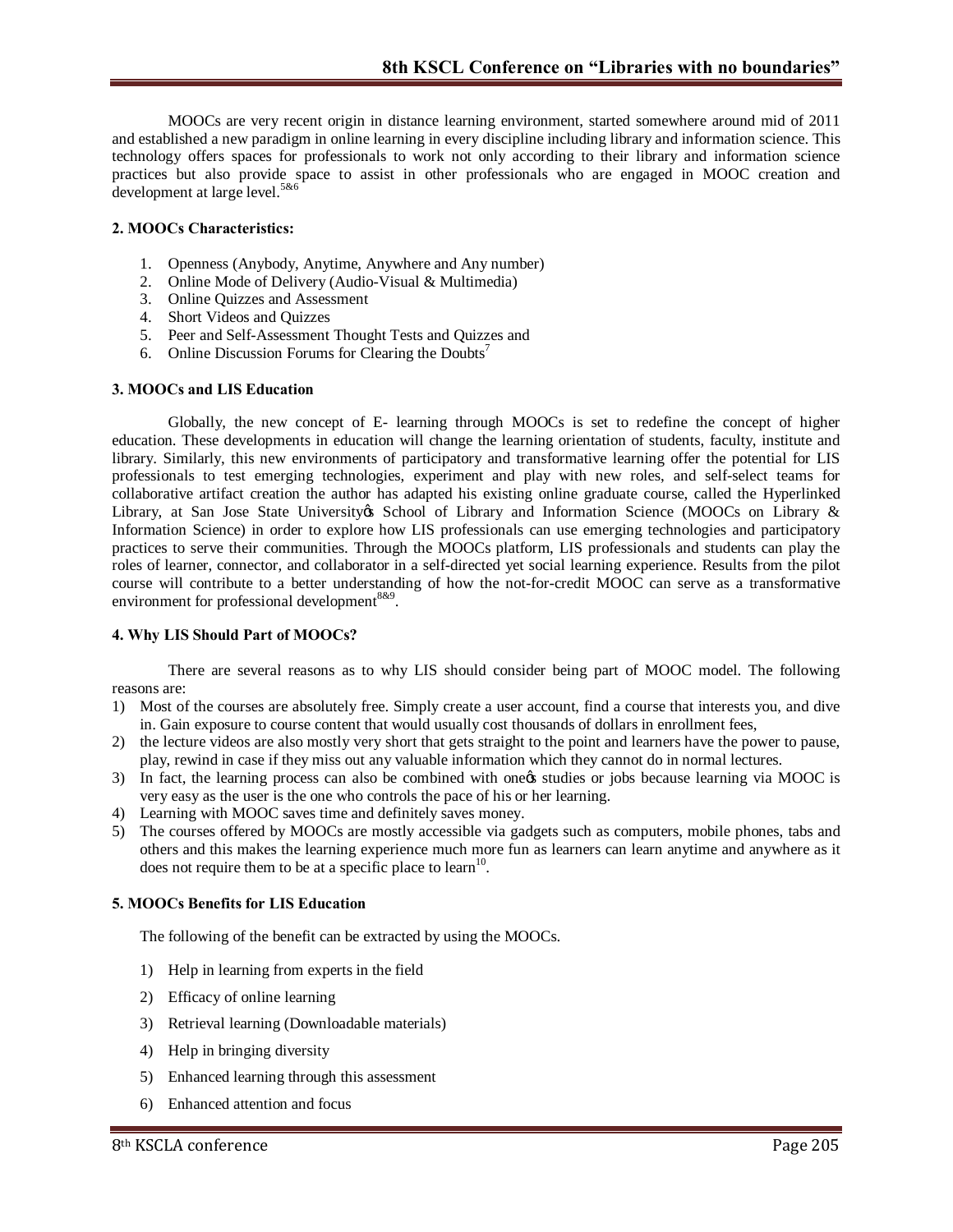- 7) Peer assistance, outóofóband learning
- 8) Enhance the education and research in LIS

#### **6. MOOCs on Library and Information Science Domain:**

There are various MOOCs were developed in the area of library and information science domain in which few important MOOCs mentioned below:-

| Sl.No        | <b>MOOC Offering Organizations</b>                    | <b>Web URL</b>                                 |
|--------------|-------------------------------------------------------|------------------------------------------------|
|              |                                                       |                                                |
| $\mathbf{1}$ | The Hyperlinked Library                               | https://ischool.sjsu.edu/programs/moocs/hype   |
|              | San José State University for Library and Information | rlinked-library-mooc                           |
|              | Science professionals                                 |                                                |
| 2            | <b>OCLC</b>                                           | http://www.oclc.org/research/events/2013/03-   |
|              |                                                       | 18.html                                        |
| 3            | The British Library and University of Nottingham      | http://www.bl.uk/press-                        |
|              | UK                                                    | releases/2015/february/propaganda-mooc         |
| 4            | New Librarianship                                     | http://ischool.syr.edu/landing-                |
|              | iSchool, Syracuse University                          | pages/admissions/new-librarianship-open-       |
|              |                                                       | online-course                                  |
| 5            | PSU Library                                           | https://www.libraries.psu.edu/psul/researchgu  |
|              | Penn State University library supports                | ides/MOOC.html                                 |
| 6            | Metadata                                              | https://www.mooc-list.com/course/metadata-     |
|              | Jeffrey Pomerantz from North Carolina University      | organizing-and-discovering-information-        |
|              |                                                       | coursera?static=true                           |
| 7            | Library Advocacy Unshushed: Values, Evidence, Action  | https://www.edx.org/course/library-            |
|              | University of Toronto                                 | advocacy-unshushed-university-torontox-        |
|              |                                                       | la101x                                         |
| 8            | <b>ACRL</b>                                           | http://www.ala.org/acrl/aboutacrl/directoryofl |
|              | ALA: The Library Support for Massive Open Online      | eadership/discussiongroups/acr-dgmoocs         |
|              | Courses (MOOCs) Discussion                            |                                                |
|              | Group                                                 |                                                |
| 9            | Libraries and MOOCs                                   | http://www.ala.org/alctsnews/items/moocs       |
|              | The Association for Library Collections and Technical |                                                |
|              | <b>Services ALCTS</b>                                 |                                                |
| 10           | <b>INDIANAPOLIS</b>                                   | http://news.iupui.edu/releases/2015/04/mooc-   |
|              | DLISC at Indiana University-Purdue University         | library-and-information-science.shtml          |
|              | Indianapolis                                          |                                                |

#### **Table-1 MOOCs on LIS domain**

#### **7. Areas of Application of MOOCs in LIS Profession**

The LIS profession will be required to reorient itself in that setting to meet the emerging new demands of students, faculty and researchers. In this context, LIS Professionals need to be skilful at enabling and fostering change. MOOCs may help in improving the quality of LIS Education. Some of the areas of application of MOOCs in LIS Profession are as follows.

**7.1. Theory of Library and Information Science:** The practical application of library and information science is based upon 75 years of critical theory and thought. MOOCs give an opportunity for LIS schools to collaborate in developing latest theories in LIS profession. So that gives an opportunity for students to learn new critical theories from best teachers irrespective of geographical location. Also gives insights into how such theory can be incorporated into actual LIS research and practice.<sup>11</sup>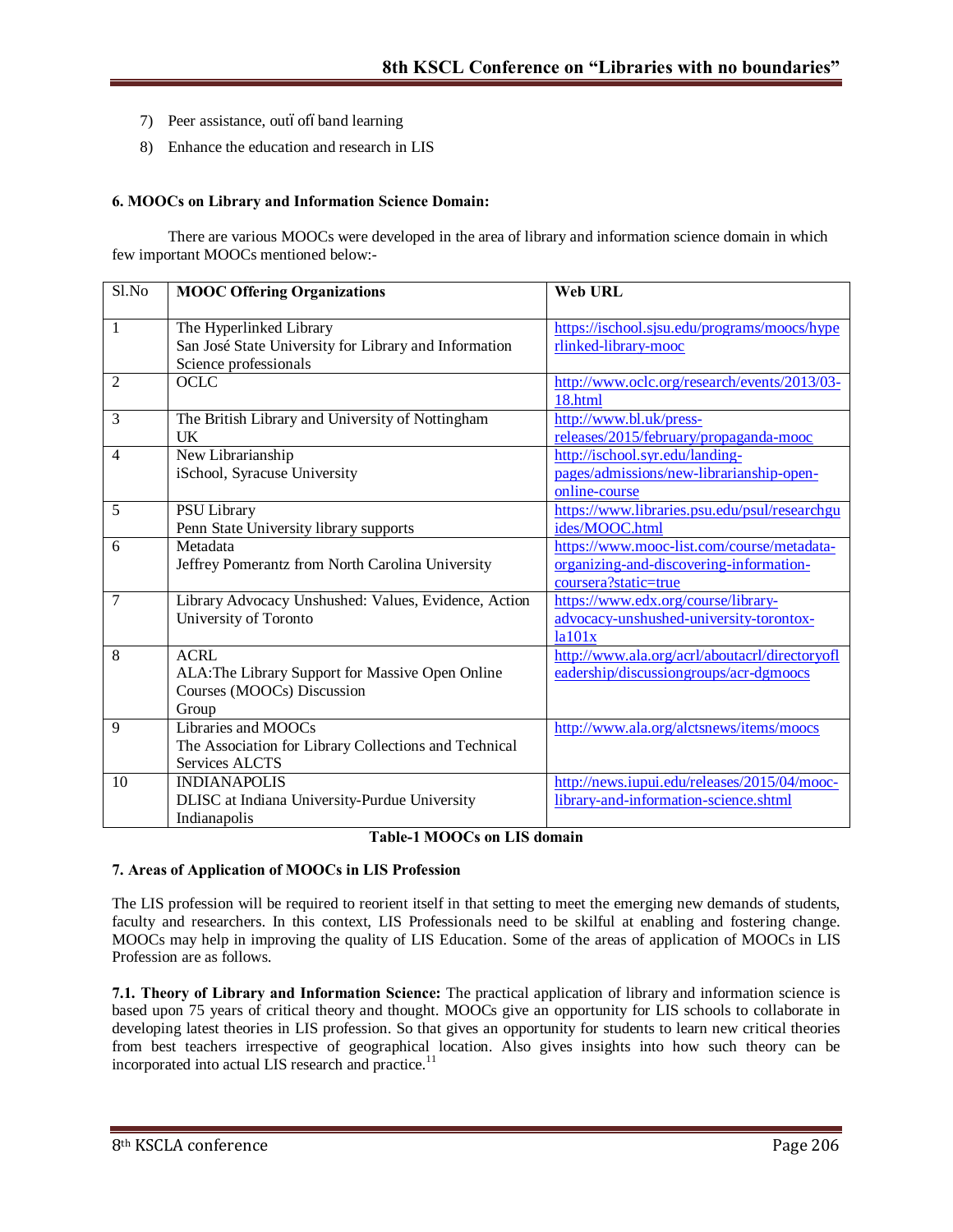**7.2. ICT Applications for Libraries:** New user demands will impose LIS professionals to adopt a higher degree of ICT tools. In this context, LIS Professionals need to be skilful at enabling and fostering change. Adopting and harnessing ICT become essential. Maintaining relevance and monitoring trends in technology will play the major role in this context. It is imperative for LIS professionals to keep themselves updated and prepared to face the challenges posed by advances in ICTs and opportunities offered by online learning.

**7.3. Practices in LIS:** opportunities librarians have for gaining hands-on experience with particular technologies that can help improve their reference and instructional services delivery. There is a broad range of course offerings in areas of computer science for librarians with an interest in developing technological expertise. There are also several business and management courses that may satiate the need for librarians in managerial positions who desire a more theoretical approach to human resources management, organizational behavior, or strategic thinking.

**7.4 Continuing of Education:** MOOCs provide great opportunities for LIS students and teachers to supplement their educations. For students, MLIS provides a strong basis for a career in libraries, but there is a limit to how much professors can teach in a two-year program and will get a chance to learn additional tech skills before graduation for current student. MOOCs apart from helping students would also help in the continuing education of working teachers and librarians. It supports the professionals to continue education for their promotion and enhancing the knowledge and get a hold on the areas in weak $12$ .

**7.5. English Communication/General Learning:** MOOCs provide a good platform for working teachers and librarians to learn English communication and general things of the society. To survey in the working organization English communication and general things are inevitable. Because learning of English communication and general things of the society leads to understand others views and expressing your own views in a clear and concise manner is a crucial skill that needs to be developed.

**7.6. Students Centric Learning:** Teachers can also assign students to join different Massive Open Online Courses (MOOCs) and that they are to complete those courses together in a specific amount of time. The objective of this is to later on share their different knowledge with each other and gain from each other. They can also share their final projects with one another and create a discussion out of the activity. This will not only create independent learners, but it will also create students with high creative and critical thinking skills<sup>13</sup>.

**7.7. Helps in Training and Motivation:** Education and training are two sides of the coin of professional development in any field. In fact, in order to train the working library professionals, various training programmes were initially developed and then expanded and converted into degree courses. The growth of formal education in LIS is an outcome of the need of training for working librarians<sup>14</sup>.

**7.8. Best Tool for Board of Studies:** MOOCs are the source kit of knowledge. LIS professional experts go thought various MOOCs scattered in the globe and read the content structure of them. This has become a good tool for the BOS members of the face to face education institutes to incorporate those contents and formulate the syllabuses.

## **8. Conclusion:**

Massive Open Online Course is offering vast opportunities as well as challenges before library and information science professionals in which they can explore possibilities to use Massive Open Online Course (MOOC) technology in most effective way. It is very difficult for any library school to provide a kind of education and training on all segments of modern librarianship, it is true especially in the developing countries. Library schools in these countries face certain challenges such as shortage of teachers, funds, skill levels, availability of resources and infrastructure. In spite of their disruptive nature, it is true that MOOCs will bring in an opportunity for librarianship in improving the LIS education and skills of library professionals. In case it is not possible for LIS schools to accept these in totality, at least, they may be used to create a flipped classroom, where teachers can show their teaching through video lectures and blended classroom cultures adopting quality video lectures from MOOCs.